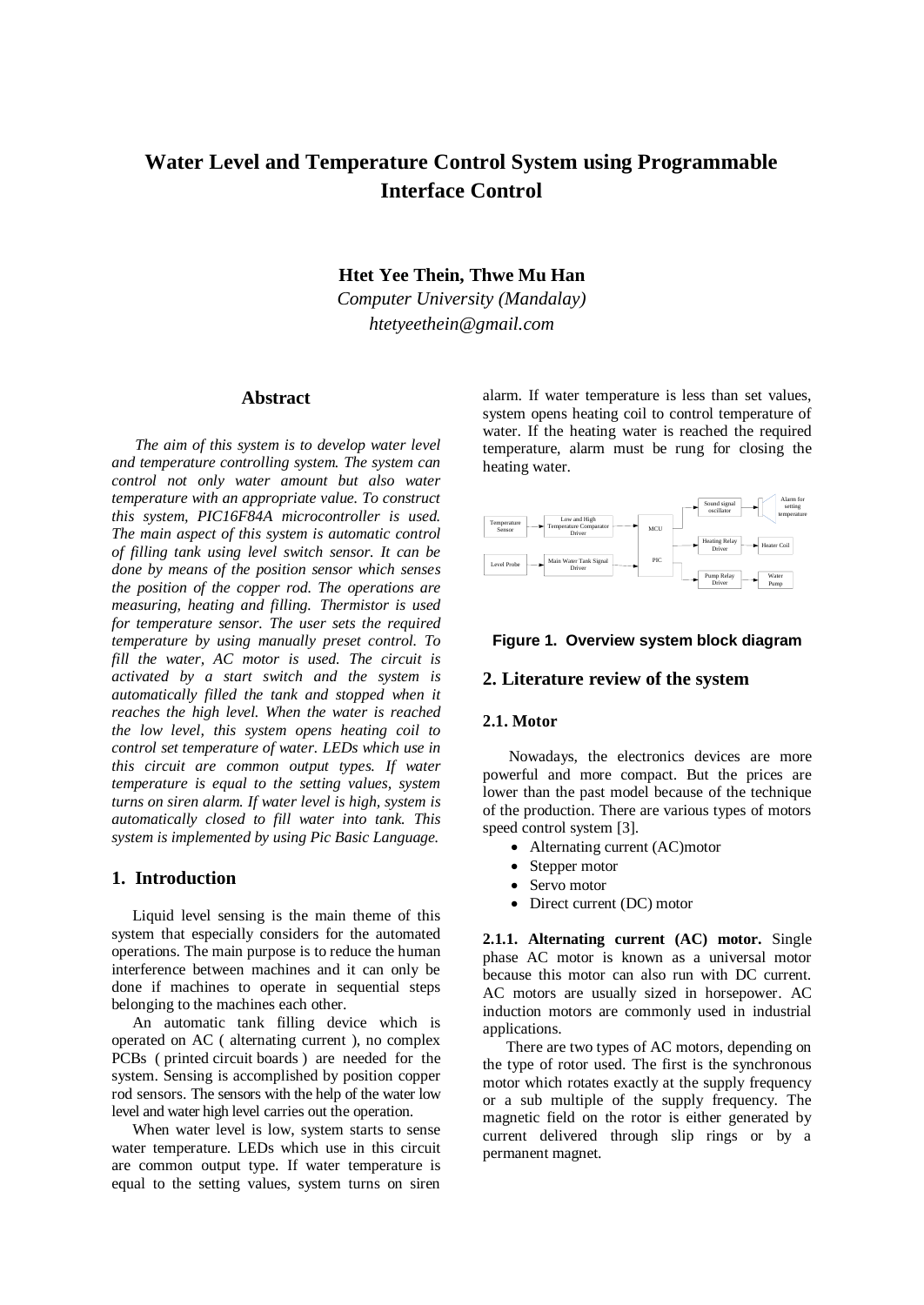The second type is the induction motor, which turns slightly slower than the supply frequency. The magnetic field on the rotor of this motor is created by an induced current [3].

**2.1.2. Stepper motor.** A stepper motor is an electromechanical devices which converts electrical pulses into discrete mechanical movements. The speed of the motor shafts rotation is directly related to the frequency of the input pulses and the length rotation is directly related to the number of input pulses applied. Disadvantages are

- Resonances can occur if not properly controlled.
- No easy to operate at extremely high speeds.

**2.1.3. Servo motor.** Servo motors are used in radio controlled airplanes to position control surfaces like the elevators and rudders. Servos are extremely useful in robotics. The motors are small, have built in control circuitry, and are extremely powerful for their size.

**2.1.4. Direct current (DC) motor.** Direct Current electric motors operate under a basic principle of electricity: interaction between two magnetic fields positioned at an angle from each other will attract of repel resulting in movement. [5].

#### **2.2. Water pump**

 AC pumps use much of the full capacity of the inverter, and come on at unpredictable times. Pumping and running a washer at the same time may require a relay to pause the washer, giving the pump priority when it runs. A submersible deep well pump of 1/3 or 1/2 horsepower with 120 volt motor can pump a 300 foot well and be powered by a 2500 watt or larger inverter [2].

 If an AC pump is used, get 110 volt, 1/2 horse maximum, with external starting box. The start box must be relay start control, not solid state control, for non-sine wave inverters. Solid state start works with true sine wave. No surge, or soft-start pumps, like the [Grundfos SQ](http://www.backwoodssolar.com/catalog/pumps.htm#AC%20SUBMERSIBLE%20WELL%20PUMP) series are best, if depth of water in the well is within their range.

#### **2.3. PIC microcontroller**

Microcontroller is a chip, which contains CPU, memory, timer, input ports, outputs ports and works a computer. So, microcontroller is also called a computer on a chip. Microcontroller is the main core of computer's CPU. It require the fast processing time. It always try the processing time is faster and faster. It also requires the larger amount of RAM.

A microcontroller is a small, low-cost computeron-a-chip which usually includes: an 8 or 16 bit microprocessor(CPU),a small amount of RAM, Programmable ROM and/or flash memory, Parallel and/or serial I/O, Timers and signal generators, Analog to Digital (A/D) and/or Digital to Analog (D/A) conversion[1].

**2.3.1. Architecture of PIC microcontroller.** There are many types of Microcontroller. PIC microcontroller is Harvad Architecture [1]. Microcontrollers with Harvad architecture are also called "RISC microcontrollers". RISC stands for Reduced Instruction Set Computer.

Microcontrollers with Von-Neumann's architecture are called "CISC microcontrollers". Microcontroller can be divided into four groups by their architecture. They are Low-End architecture, Mid-Range architecture, High – End architecture and 18CXX [4].

**2.3.2. PIC16F84A.** PIC16F84A is a group of PIC16CXX family of low-cost, high performance, CMOS, full-static, 8-bit microcontroller. PIC16F84A microcontroller is mid–range architecture. It is flash memory. This IC is appropriate for repeated writing and deleting program.

PIC16F84A microcontroller is Harvard architecture. In this type, microcontroller's memory is divided into program memory and data memory. The separated buses are used to connect CPU[6]. General features of PIC16F84A are:

- RISC (Reduced Instruction Set Computer) 35 single word instructions
- 1KB Program Memory
- 14-b wide instructions
- 8-b wide data path
- Direct, indirect and relative addressing
- 1000 erase/write cycles



#### **Figure 2. PIC16F84A microcontroller**

**2.3.3. Registers and ports.** PIC 16F84A IC has two I/O ports, port A and port B. Each port concern with two registers, TRIS (Tristate) register and port register (address itself).

Setting a TRISA bit  $(=1)$  will make the corresponding PORTA pin an input a TRISA bit (=0) will make the corresponding PORTA pin an output. Setting a bit in TRISB register defines the corresponding port pin as an input pin, and resetting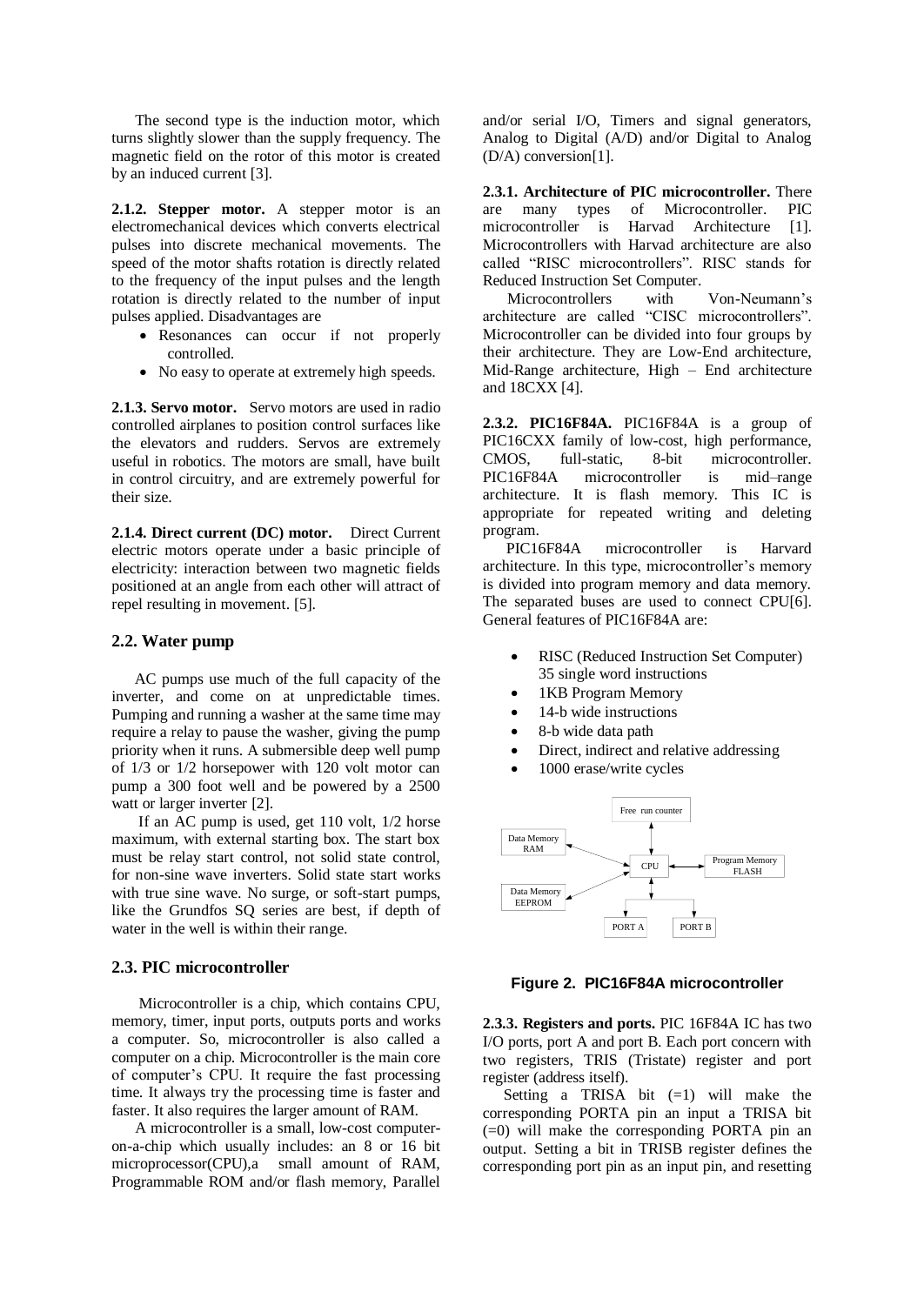a bit in TRISB register defines the corresponding port pin as the output pin[7].



**Figure 3. Pin diagram of PIC16F84A microcontroller**

#### **2.4. Sensors**

A sensor is a device that measures a physical quantity and converts it into a signal which can be read by an observer or by an instrument. There are many types of sensors. They are magnetic sensor (reed switch), IR (Infrared) sensor and LDR (Light Dependent Resistor), Termistor sensor and so on [4].

**2.4.1. Thermistor.** Thermistors are temperature sensing devices that are similar to RTD's in that their resistance changes as temperature changes. Thermistors can be used from temperatures of – 80°C to 300°C.

Thermistors are made by sintering various metal oxides together, attaching leads and packaging them in a small epoxy coated body. This thermistors is normally limited to a maximum temperature of 150°C.

Some of the different types of applications that utilize the self heated characteristics of the PTC thermistor include:

- 1. Self-Regulating Heaters
- 2. Over-Current Protection
- 3. Motor Starting
- 4. Constant Current
- 5. Arc Suppression
- 6. Time Delay

#### **3. System operation**

PIC cannot be directly be programmed and needs compiler software to program for it. This system intends to develop water level and temperature control system. Software implementation is designed by using PIC16F84A microcontroller. Program writing is a special field of work with microcontrollers and is called "programming". After the program is written, install the microcontroller into a device and run it. In order to does this measurement circuit need to add a few more external components necessary for its work.

Copper rod is used for water level sensor. If water level is contact with low level, copper rod describes 1 command to the program. If not, it describes 0 command to the program. To fill the water, AC motor is used. To open AC motor, pump motor must be described on state. (1 command to the portb.1). If not, pump motor is off. Thermistor is used for temperature sensor. For heating water, this system is used 1 command to the portb.0. If not, water heater is reached the set temperature. Siren alarm is used for required temperature, so 0 command gives to the portb.



#### **Figure 4. System flow diagram of the system**

In this paper, the hardware controlling programs which are the filling process, heating process, and measuring process programming for both units are developed and written in PIC language.

Firstly, motor start switch is opened to fill water into tank. This system also controls the heating water. The control system incorporates circuitry for heating the setting temperature selected from preset